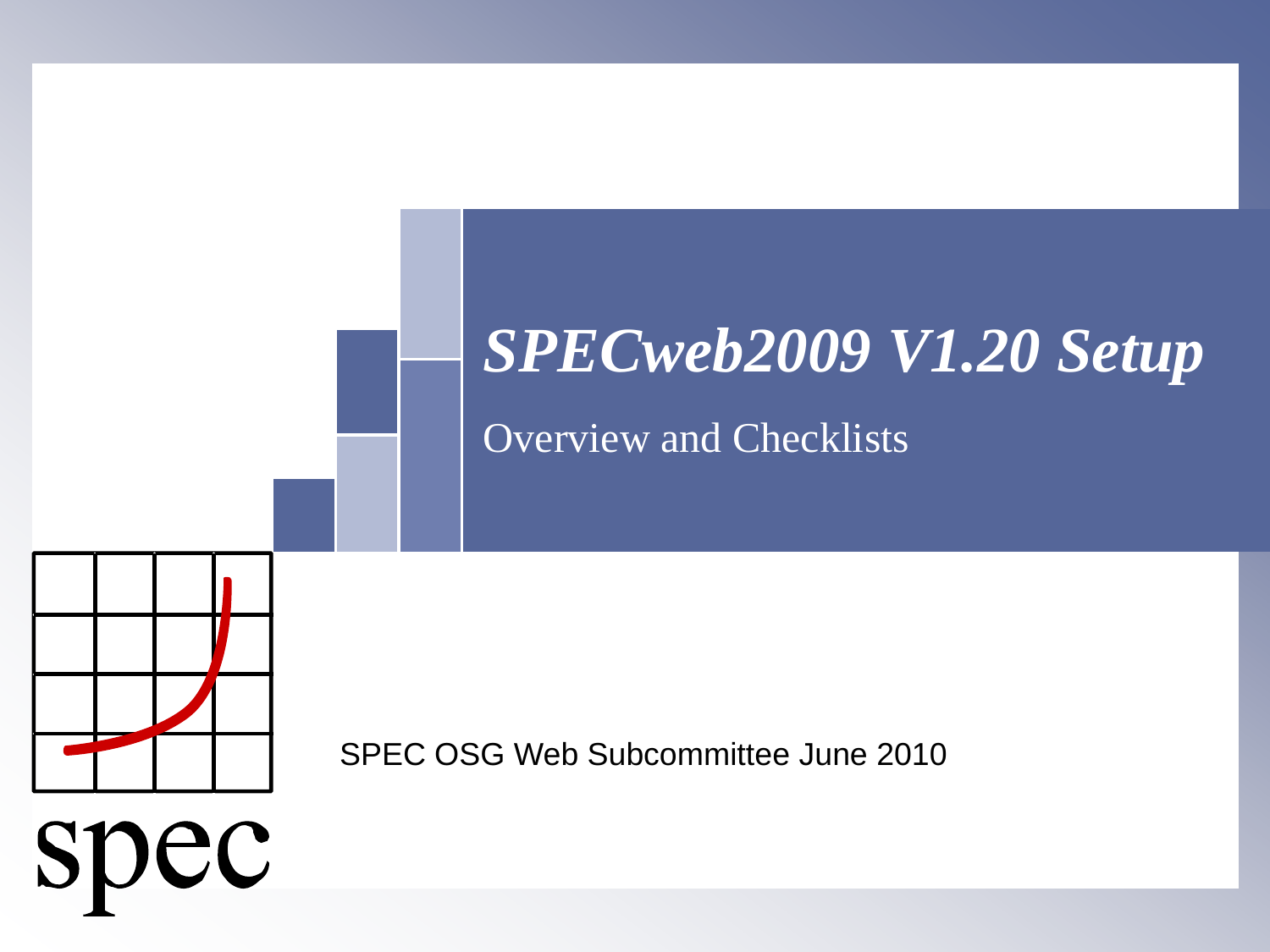## **SPECweb2009 Setup (External Storage)**



**SUT** 

March 31, 2010 **Copyrigth SPEC® 2010** Copyrigth SPEC® 2010

(Linux, Solaris, Windows)

specweb.jar

PTDaemon

←

**→ PTDaemon** 

**TCP/IP** 

PTDaemon

PTDaemon

reporter.jar

FDR  $\sim$  $\mathcal{L}$  $\mathcal{L}$ 

AC Power **Source** 

Analyzer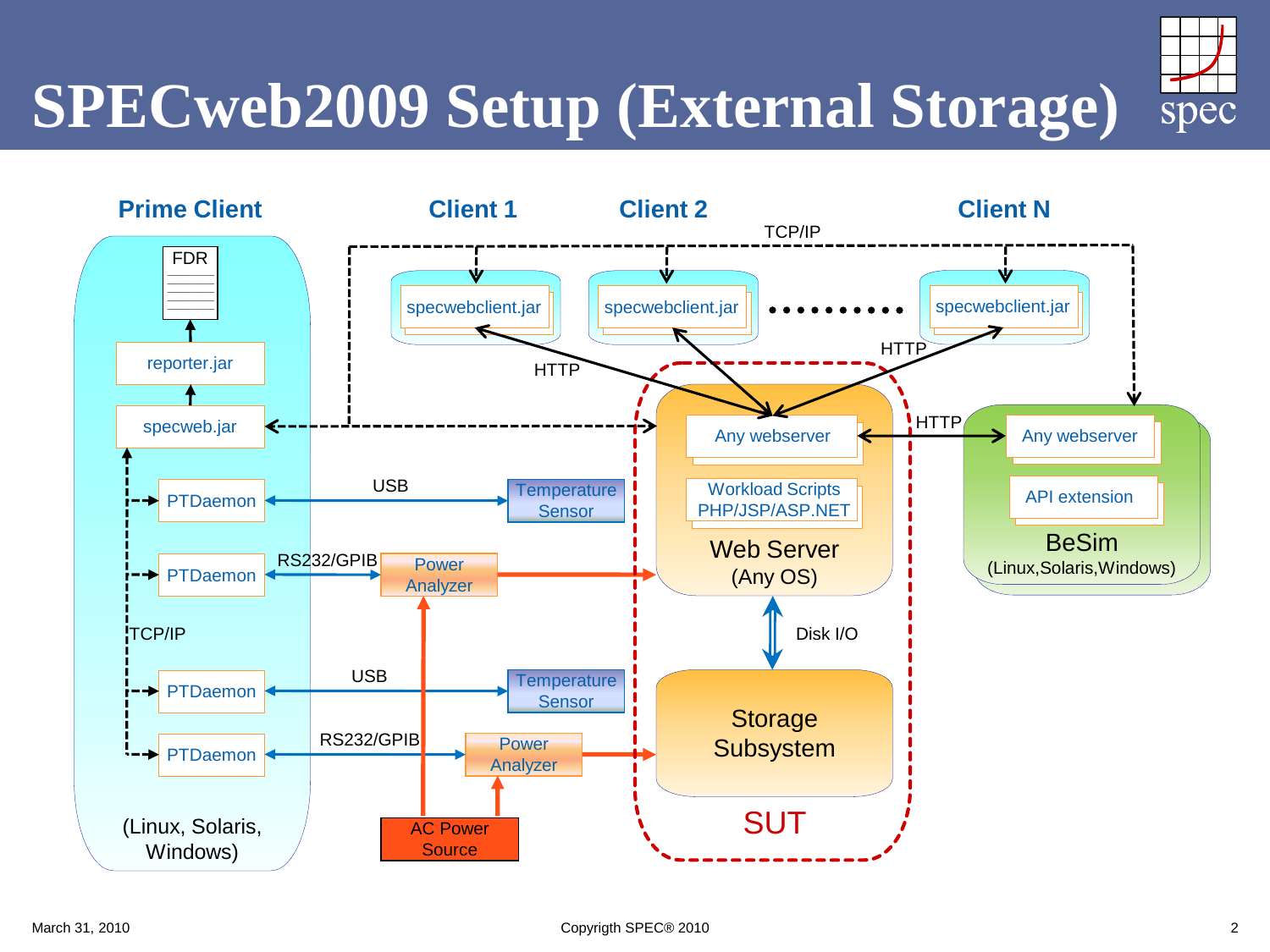# **SPECweb2009 Setup (Internal Storage)**



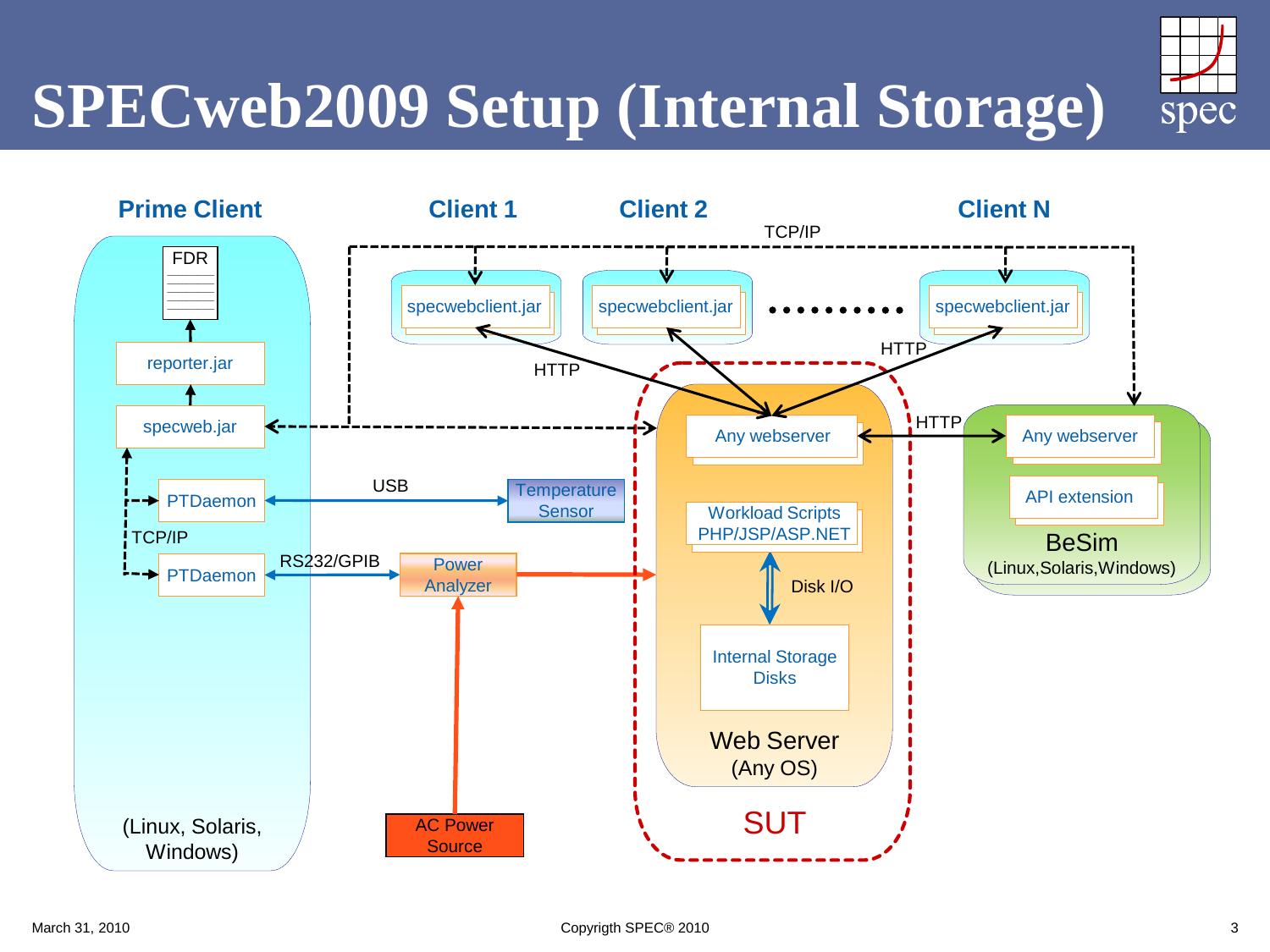### **SPECweb2009 Web Server Checks**

- Does the web server have a default web page?
- If the web server uses an application server, is the application server configured so that a default .jsp or .php page can be accessed?
- Can the web server ping the BeSim server?
- Have you used wafgen to generate the data?
- Is the DOCROOT for web server configured to the directory with all the script files?
- Can the web server see the data?
- Have you tested the web server through browser interface?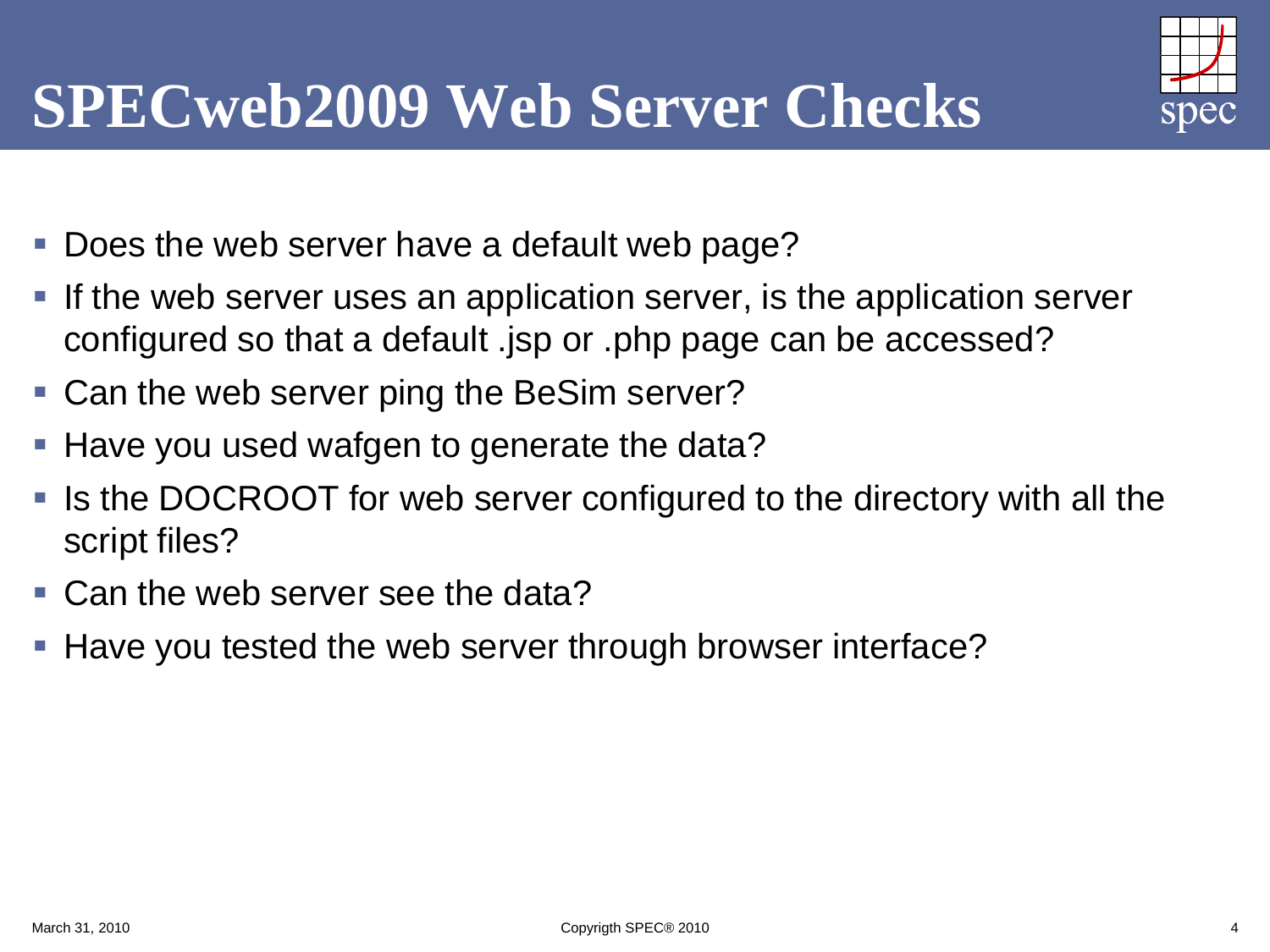#### **SPECweb2009 BeSim Checks**



 Did you run the test scripts for the BeSim to verify the functionality of the BeSim server?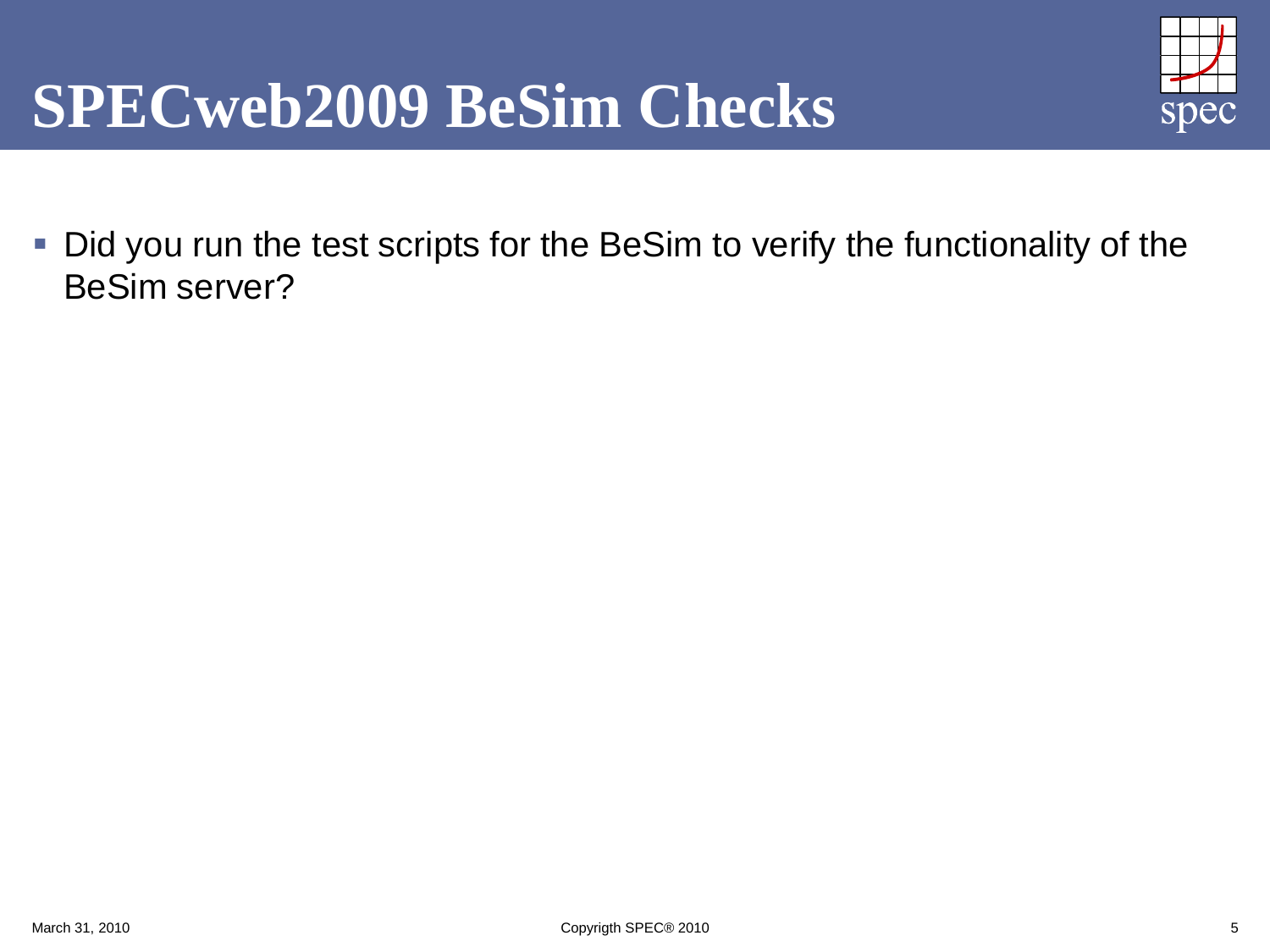- Are all required installation files (specweb.jar, reporter.jar, configuration files, open source libraries etc.) installed as described in the user guide?
- Does the prime client have a copy of specwebclient.jar if used as a client?
- Are PTDaemon instances installed and started?
- Are PTDaemon startup scripts edited according to Test.config?
- Are your configuration files set up correctly?
- Can you ping the webserver by the name indicated in Test.config?
- Can you ping the BeSim server by the name indicated in Test.config?
- Can you ping all the clients by the names indicated in Test.config?
- Can you ping the PTDaemon (locally or on external controller system) by the name indicated in Test.config?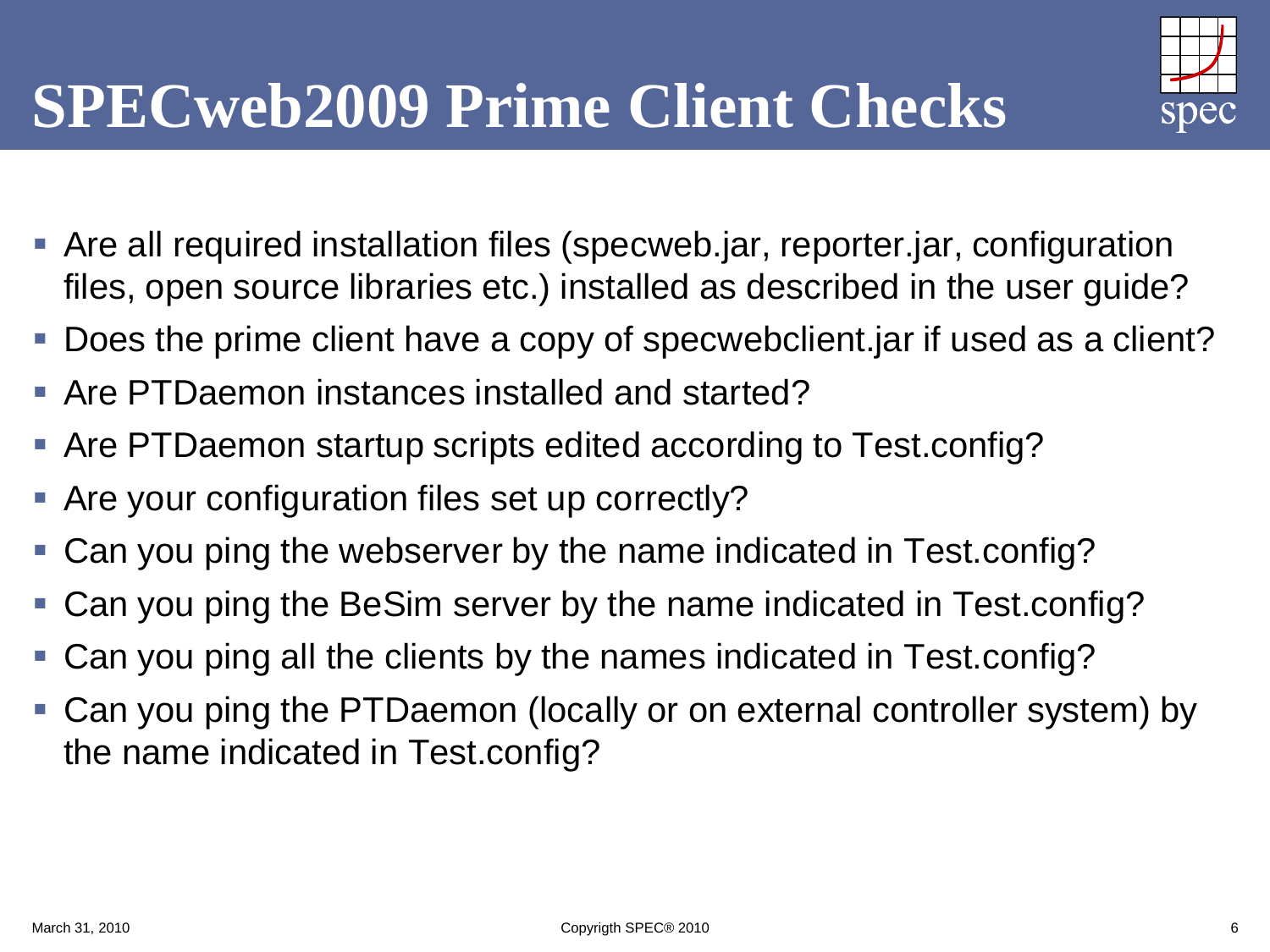#### **SPECweb2009 Client Checks**

- Does the client have a copy of specwebclient.jar on each client?
- **Can each client ping the web server?**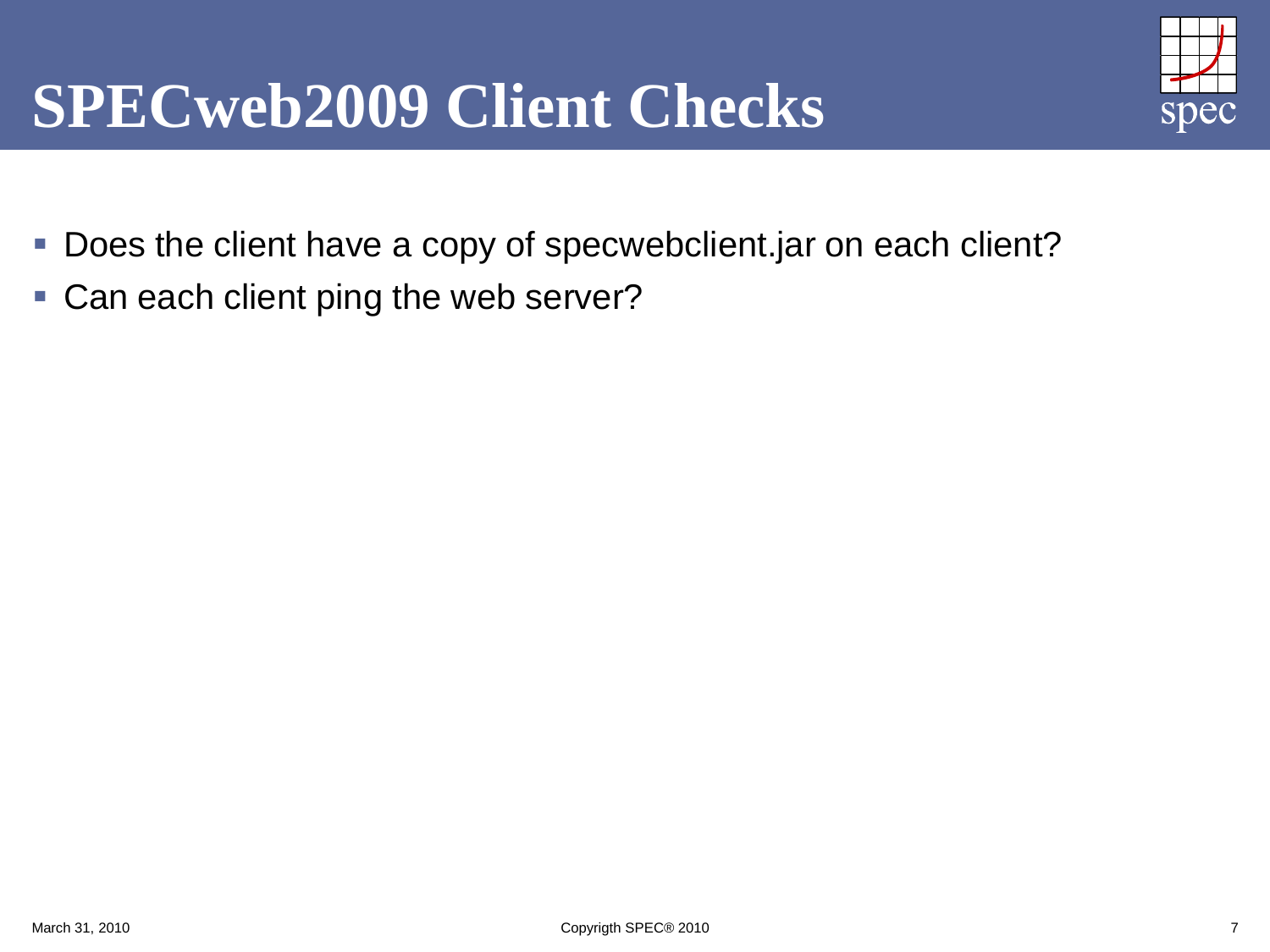### **SPECweb2009 Analyzer Checks**

- Can the PTDaemon connect to the power analyzer(s) and temperature sensor(s)?
- Does the power analyzer respond to the "Identify" command when you connect from a telnet interface?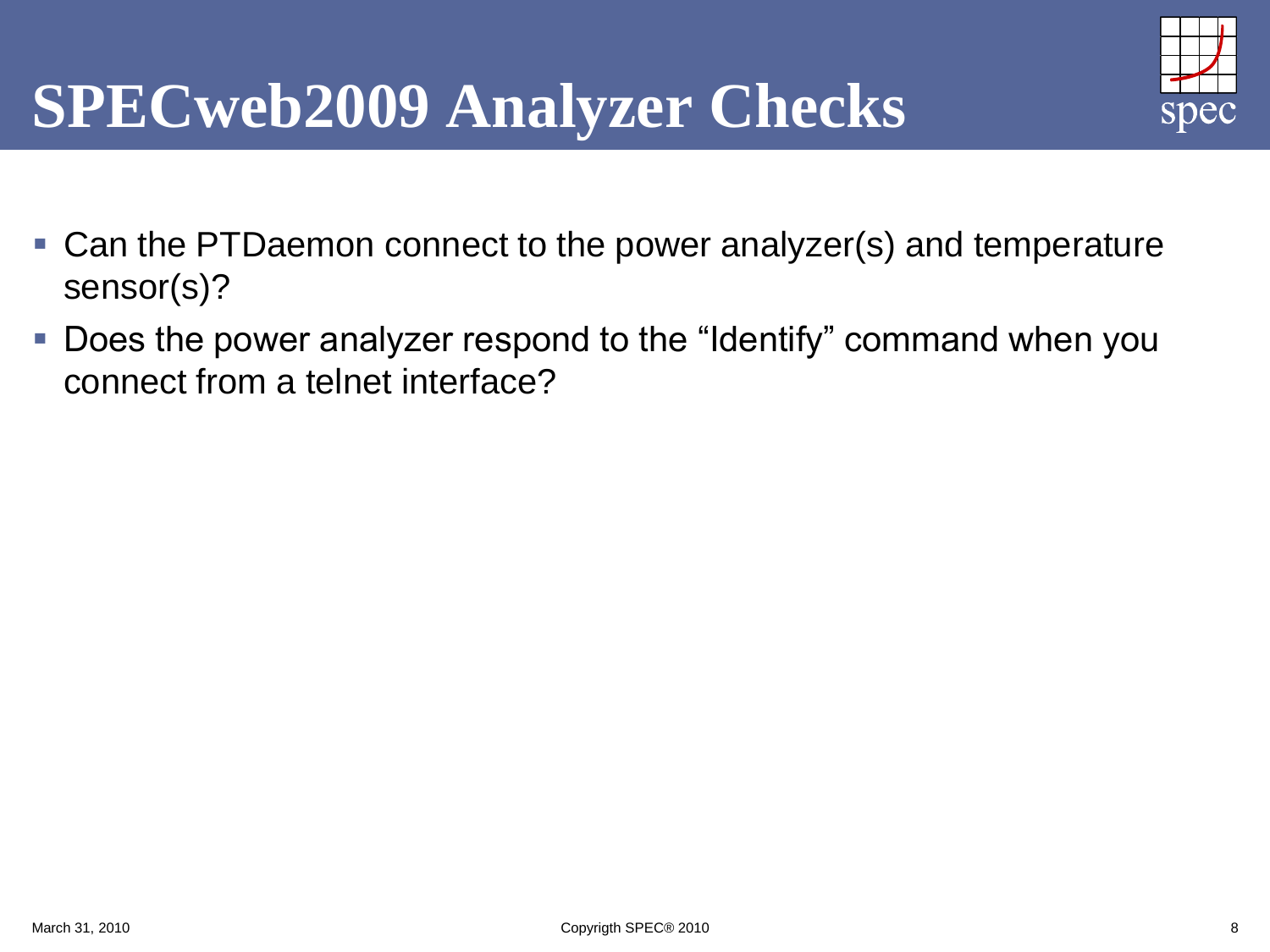

Only if PTDaemon is running on a separate controller system.

Typically PTDaemon will be installed on the Prime Client, as shown in the hardware setup diagram, i.e. the Prime Client acts as Controller, too.

- Can PTDaemon contact the analyzer?
- Run PTDaemon with the –l option to see if you have the right output.